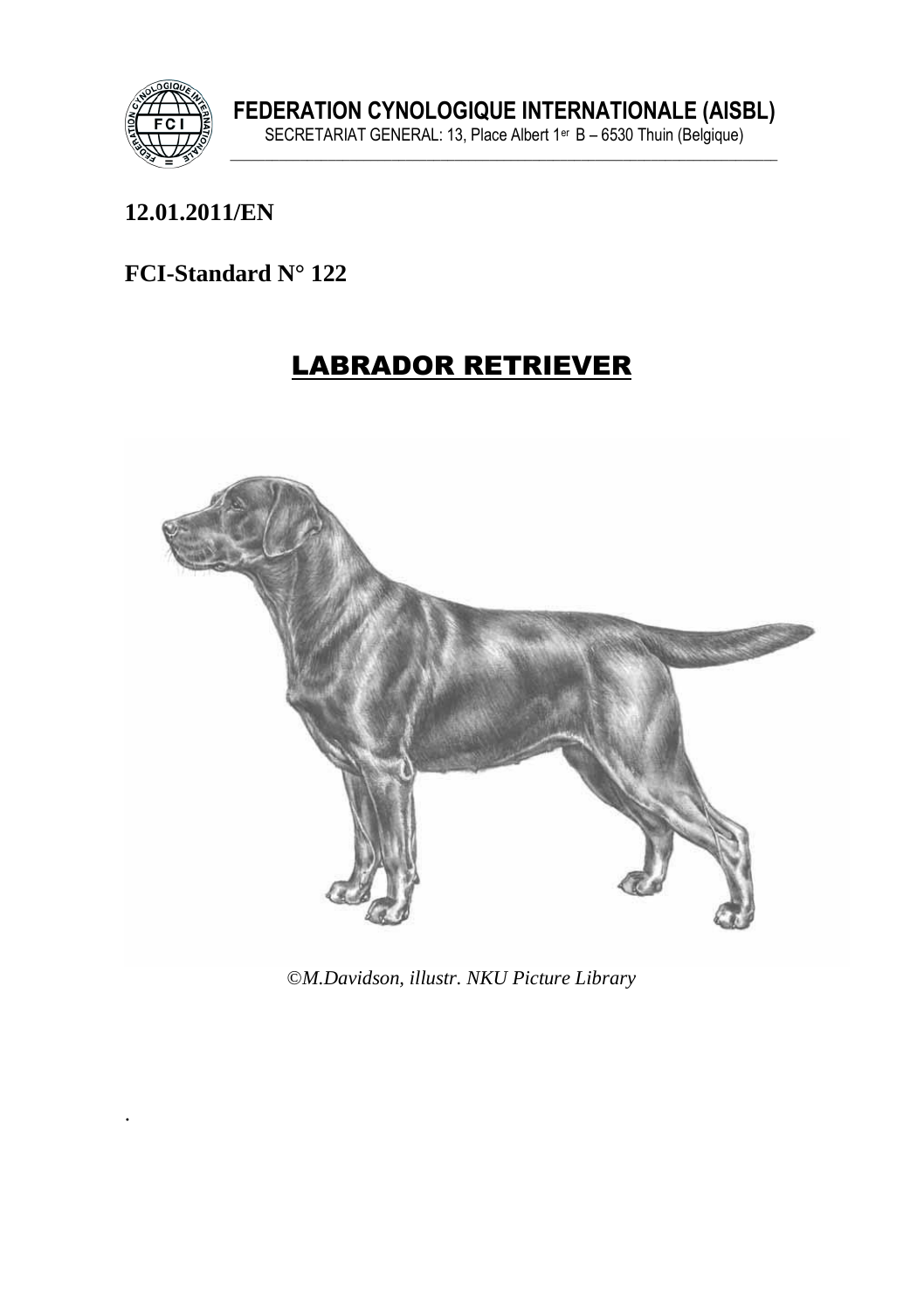**ORIGIN**: Great Britain.

## **DATE OF PUBLICATION OF THE OFFICIAL VALID STANDARD**: 13.10.2010.

#### **UTILIZATION**: Retriever.

**FCI-CLASSIFICATION**: Group 8 Retrievers, Flushing dogs, Water dogs. Section 1 Retrievers. With working trial.

**BRIEF HISTORICAL SUMMARY:** It is popularly thought that the Labrador Retriever originated on the coast of Newfoundland where fishermen were seen to use a dog of similar appearance to retrieve fish. An excellent water dog, his weather-resistant coat and unique tail, likened to that of an otter because of its shape, emphasise this trait.

Comparatively speaking, the Labrador is not a very old breed, its breed club having been formed in 1916 and the Yellow Labrador Club having been founded in 1925. It was in field trialling that the Labrador found early fame, having been originally introduced to these shores in the late 1800s by Col Peter Hawker and the Earl of Malmesbury. It was a dog called Malmesbury Tramp which was described by Lorna, Countess Howe as one of the 'tap roots' of the modern Labrador.

**GENERAL APPEARANCE**: Strongly built, short-coupled, very active; **(which precludes excessive body weight or substance)** broad in skull; broad and deep through chest and ribs; broad and strong over loins and hindquarters.

**BEHAVIOUR AND TEMPERAMENT**: Good-tempered, very agile. Excellent nose, soft mouth; keen lover of water. Adaptable, devoted companion.

Intelligent, keen and biddable, with a strong will to please. Kindly nature, with no trace of aggression or undue shyness.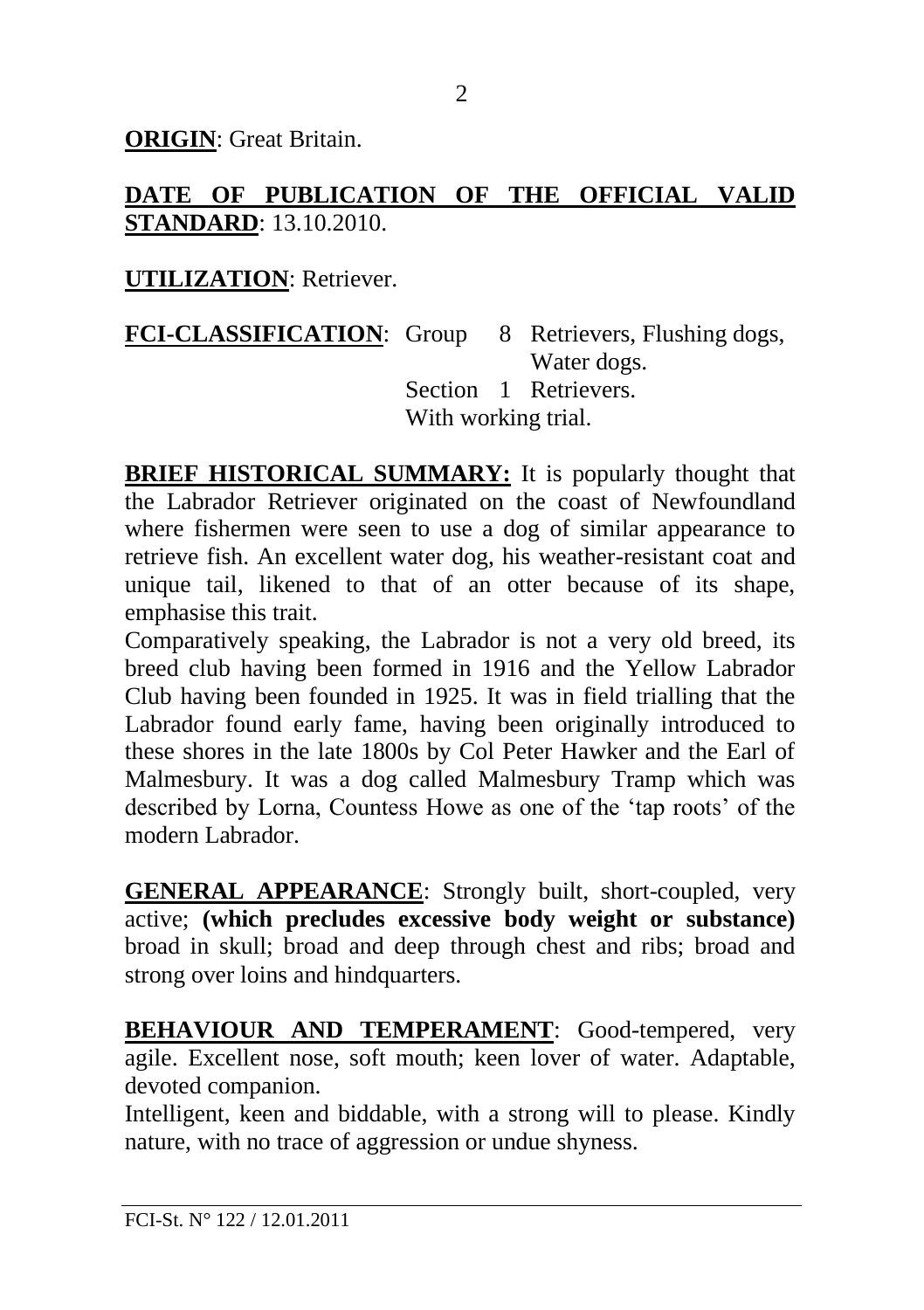#### **HEAD**

CRANIAL REGION:

Skull: Broad. Clean-cut without fleshy cheeks. Stop: Defined.

FACIAL REGION:

Nose: Wide, nostrils well developed.

Muzzle: Powerful, not snipy.

Jaws / Teeth: Jaws of medium length, jaws and teeth strong with a perfect, regular and complete scissor bite, i.e. upper teeth closely overlapping lower teeth and set square to the jaws.

**EYES**: Medium size, expressing intelligence and good temper; brown or hazel.

**EARS**: Not large or heavy, hanging close to head and set rather far back.

**NECK**: Clean, strong, powerful, set into well placed shoulders.

#### **BODY**:

Topline: Level.

Loin: Wide, short-coupled and strong.

Chest: Of good width and depth, with well sprung barrel ribs **– this effect not to be produced by carrying excessive weight.**

**TAIL**: Distinctive feature, very thick towards base, gradually tapering towards tip, medium length, free from feathering, but clothed thickly all round with short, thick, dense coat, thus giving "rounded" appearance described as "Otter" tail. May be carried gaily, but should not curl over back.

## **LIMBS**

#### FOREQUARTERS:

General appearance: Forelegs straight from elbow to ground when viewed from either front or side.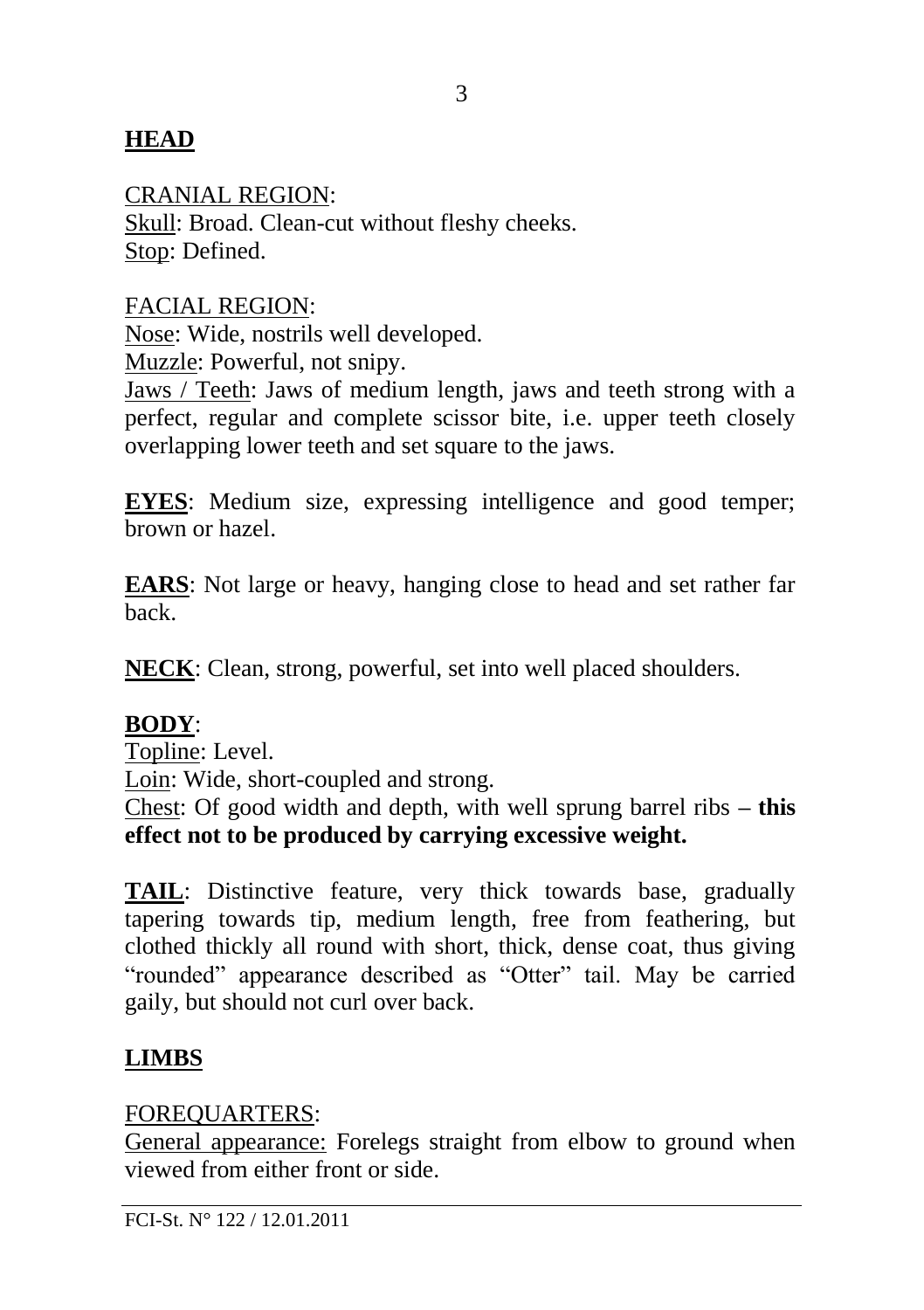Shoulder: Long and sloping.

Forearm: Forelegs well boned and straight.

Forefeet: Round, compact; well-arched toes and well developed pads.

#### HINDQUARTERS:

General appearance: Well developed hindquarters, not sloping to tail.

Stifle (Knee): Well turned.

Metatarsus (Rear pastern): **Hocks** well let down. Cow-hocks highly undesirable.

Hind feet: Round, compact; well-arched toes and well developed pads.

**GAIT / MOVEMENT:** Free, covering adequate ground; straight and true in front and rear.

## **COAT**

Hair: Distinctive feature, short, dense, without wave or feathering, giving fairly hard feel to the touch; weather-resistant undercoat.

Colour: Wholly black, yellow or liver/chocolate. Yellows range from light cream to red fox. Small white spot on chest permissible.

## **SIZE**:

Ideal height at the withers: Males:  $56 - 57$  cms. Females:  $54 - 56$  cms.

**FAULTS**: Any departure from the foregoing points should be considered a fault and the seriousness with which the fault should be regarded should be in exact proportion to its degree and its effect upon the health and welfare of the dog and on its ability to perform its traditional work.

## **DISQUALIFYING FAULTS**

• Aggressive or overly shy.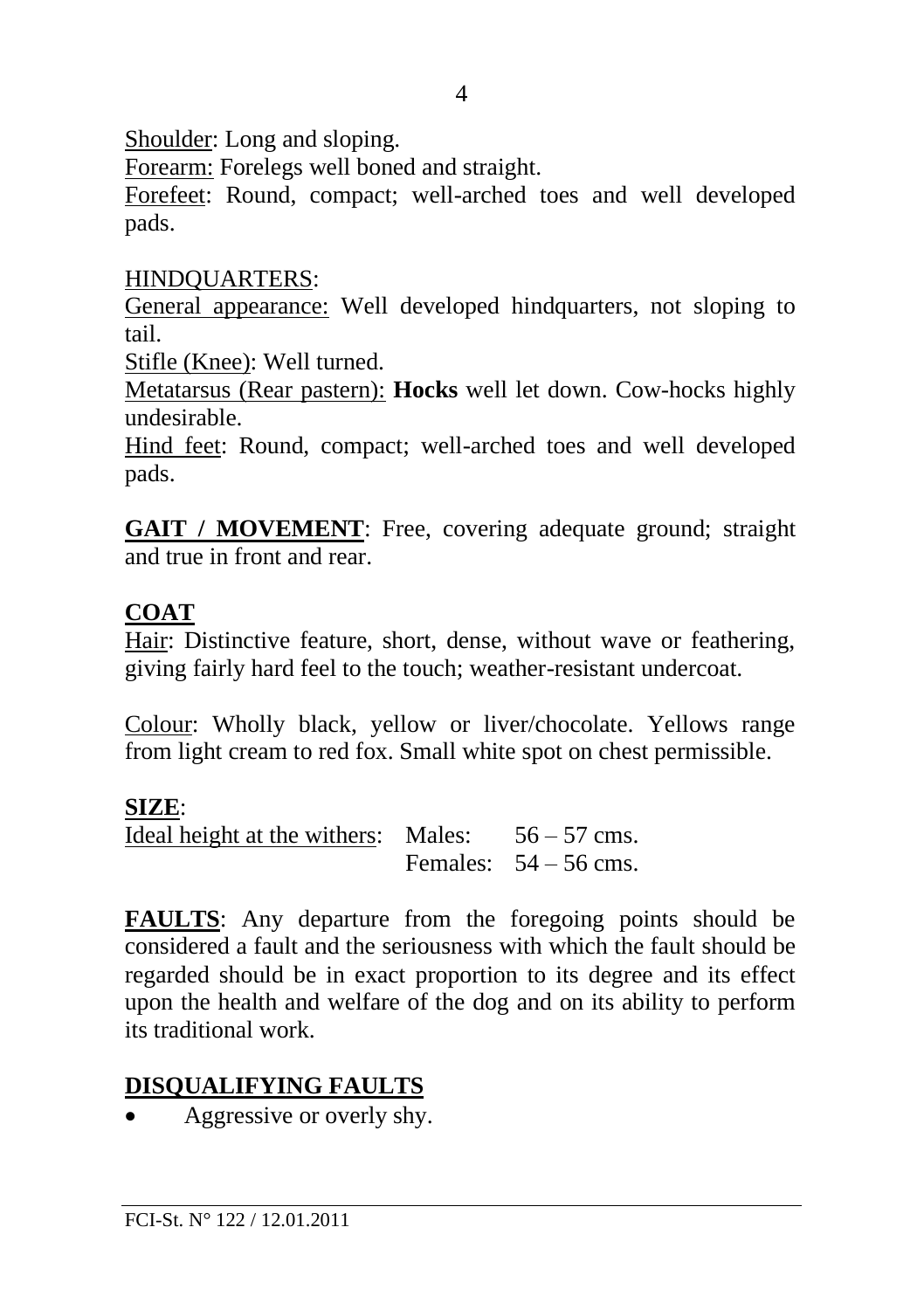- 5
- Any dog clearly showing physical or behavioural abnormalities.
- **N.B**.:
- Male animals should have two apparently normal testicles fully descended into the scrotum.
- Only functionally and clinically healthy dogs, with breed typical conformation should be used for breeding.

# **The latest amendments are in bold characters.**